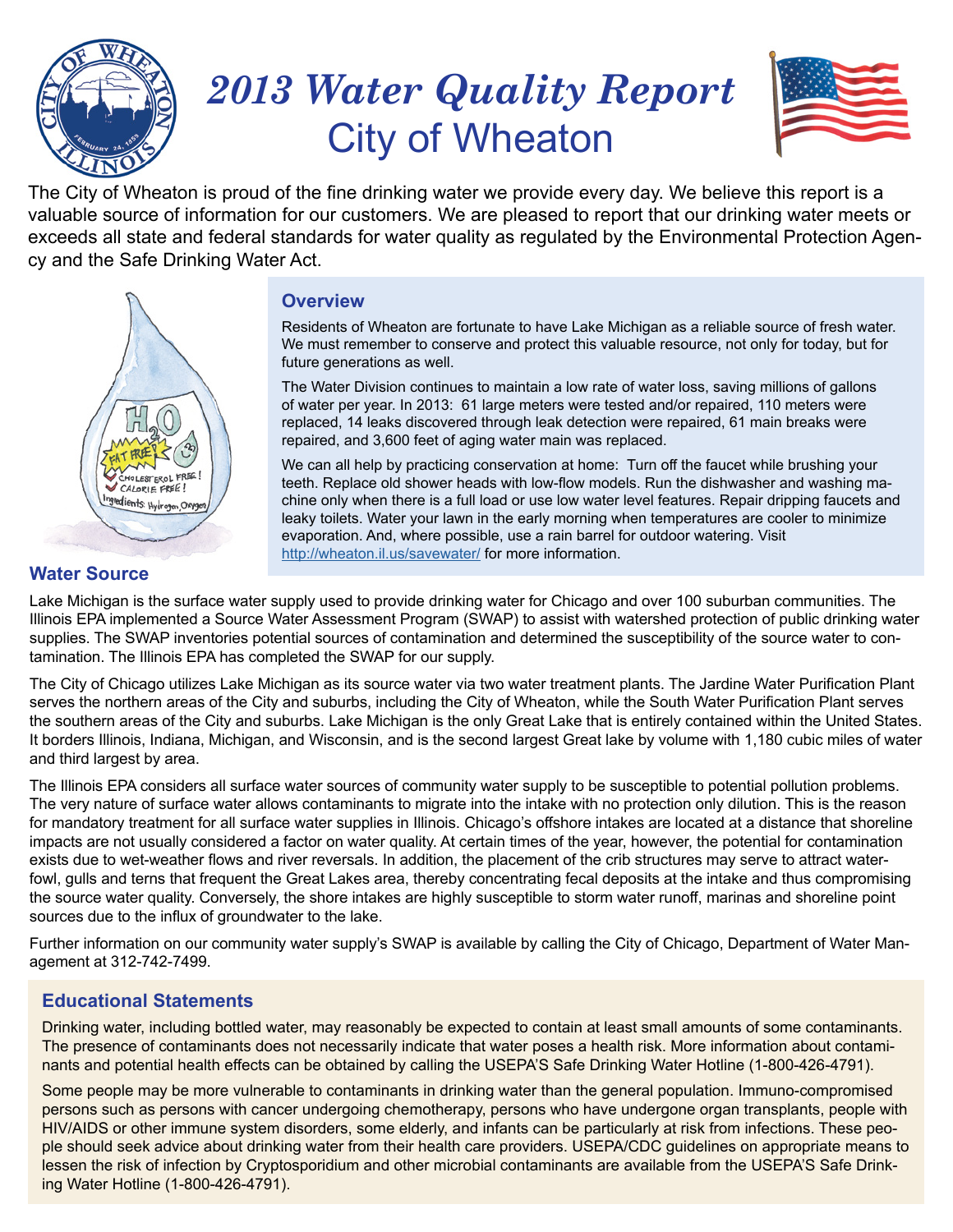# **Water Quality Table**

The table shows the results of our water-quality analyses based on tests done in 2013. Every regulated contaminant that was detected in the water, even in the most minute traces, is listed here. Not listed are over 100 substances that were tested for, but were not detected. Certain contaminants are monitored less than once per year because the concentrations of these contaminants do not change frequently. Some of our data, though accurate, is more than one year old. The City of Wheaton maintains six emergency backup wells. No water from these emergency backup wells was used in 2013 to supply the finished drinking water. If you would like more information on these results, contact the Water Division.

#### **No water quality violations were recorded for this facility during the 2013 reporting period.**

| Contaminant (units)                                               | <b>MCLG</b>                                                                                                                               | <b>MCL</b>     | <b>Highest Level</b><br><b>Detected</b>      | Range of<br><b>Detections</b> | Date of Sample | Violation                | <b>Typical Source of Contaminant</b>                                                                          |
|-------------------------------------------------------------------|-------------------------------------------------------------------------------------------------------------------------------------------|----------------|----------------------------------------------|-------------------------------|----------------|--------------------------|---------------------------------------------------------------------------------------------------------------|
| <b>Microbial Contaminants</b>                                     |                                                                                                                                           |                |                                              |                               |                |                          |                                                                                                               |
| <b>Total Coliform Bacteria</b><br>$(% \mathcal{L}_{0})$ (%pos/mo) | $0\%$                                                                                                                                     | 5%             | 1.6% in<br>September                         | n/a                           |                |                          | Naturally present in the environment.                                                                         |
| Fecal Coliform or E.coli<br>(Hpos/mol)                            | 0                                                                                                                                         | 0              | 0                                            | n/a                           |                |                          | Human and animal fecal waste.                                                                                 |
| Turbidity (NTU/Lowest Monthly<br>%≤0.3NTU)*                       | n/a                                                                                                                                       | TT(95%≤0.3NTU) | 100%<br>(Lowest Monthly %)                   | 100%-100.0%                   |                | $\overline{\phantom{a}}$ | Soil runoff.                                                                                                  |
| Turbidity (NTU/Highest Single<br>Measurement)*                    | n/a                                                                                                                                       | TT(1NTUmax)    | 0.18                                         | n/a                           |                |                          | Soil runoff.                                                                                                  |
| <b>Inorganic Contaminants</b>                                     |                                                                                                                                           |                |                                              |                               |                |                          |                                                                                                               |
| Barium (ppm)*                                                     | $\sqrt{2}$                                                                                                                                | $\overline{2}$ | 0.0205                                       | 0.0204-0.0205                 |                |                          | Discharge of drilling wastes; Discharge from<br>metal refineries; Erosion of natural deposits.                |
| Arsenic (ppb)*                                                    | $\mathbf{0}$                                                                                                                              | 10             | 0.77                                         | 0.519-0.767                   |                |                          | Erosion of natural deposits; Runoff from<br>orchards; Runoff from glass and electronics<br>production wastes. |
| Selenium (ppb)*                                                   | 50                                                                                                                                        | 50             | 2.48                                         | ND-2.48                       |                |                          | Discharge from petroleum and metal refineries;<br>Erosion of natural deposits; Discharge from<br>mines.       |
| Nitrate (as Nitrogen)(ppm)*                                       | 10                                                                                                                                        | 10             | 0.362                                        | 0.351-0.362                   |                |                          | Runoff from fertilizer use; Leaching from septic<br>tanks, sewage; Erosion of natural deposits.               |
| Nitrate & Nitrite (ppm)*                                          | 10                                                                                                                                        | $10$           | 0.362                                        | 0.351-0.362                   |                |                          | Runoff from fertilizer use; Leaching from septic<br>tanks, sewage; Erosion of natural deposits.               |
| <b>Disinfection/Disinfectant By-Products</b>                      |                                                                                                                                           |                |                                              | <b>Monitoring Date</b>        |                |                          |                                                                                                               |
| Chlorine (as Cl2)(ppm)                                            | MRDLG=4                                                                                                                                   | MRDL=4         | $\mathbf{1}$                                 | $0.8 - 1$                     | 12/31/2013     |                          | Drinking water disinfectant.                                                                                  |
| <b>Haloacetic Acids</b><br>[HAA5](ppb)                            | n/a                                                                                                                                       | 60             | <b>Highest Running</b><br>Annual Average=17" | 7.86-25                       | Quarterly 2013 |                          | By-product of drinking water disinfection.                                                                    |
| <b>Total Trihalomethanes [TTHMs]</b><br>(ppb)                     | n/a                                                                                                                                       | 80             | <b>Highest Running</b><br>Annual Average=33" | 14.49-56.8                    | Quarterly 2013 |                          | By-product of drinking water disinfection.                                                                    |
| TOC [Total Organic Carbon]*                                       | The percentage of Total Organic Carbon (TOC) removal was measured each month and the system met all TOC removal requirements set by IEPA. |                |                                              |                               |                |                          |                                                                                                               |
| <b>Unregulated Contaminants</b>                                   |                                                                                                                                           |                |                                              |                               |                |                          |                                                                                                               |
| Sulfate (ppm)*                                                    | n/a                                                                                                                                       | n/a            | 11.9                                         | ND-11.9                       |                |                          | Erosion of naturally occuring deposits.                                                                       |
| Sodium (ppm)*                                                     | n/a                                                                                                                                       | n/a            | 7.84                                         | 7.42-7.84                     |                |                          | Erosion of naturally occuring deposits; Used as<br>water softener.                                            |
| <b>State Regulated Contaminants</b>                               |                                                                                                                                           |                |                                              |                               |                |                          |                                                                                                               |
| Fluoride (ppm)*                                                   | 4                                                                                                                                         | 4              | 0.9                                          | 0.856-0.922                   |                |                          | Water additive which promotes strong teeth.                                                                   |
| <b>Radioactive Contaminants</b>                                   |                                                                                                                                           |                |                                              |                               |                |                          |                                                                                                               |
| Combined Radium (226/228)<br>$(pCi/L)^*$                          | 0                                                                                                                                         | 5              | 1.38                                         | 1.300-1.380                   | 3/17/2008      |                          | Erosion of natural deposits.                                                                                  |
| Gross Alpha excluding radon<br>and uranium (pCi/L)*               | 0                                                                                                                                         | 15             | 0.88                                         | 0.090-0.880                   | 3/17/2008      |                          | Erosion of natural deposits.                                                                                  |

\*The table above includes contaminants monitored by both the City of Chicago and the City of Wheaton. The results marked with an asterisk are based upon tests done by the City of Chicago. All others are from samples collected by the City of Wheaton.

\*\*Not all sample results may have been used for calculating the Highest Level Detected because some results may be part of an evaluation to determine where compliance sampling should occur in the future.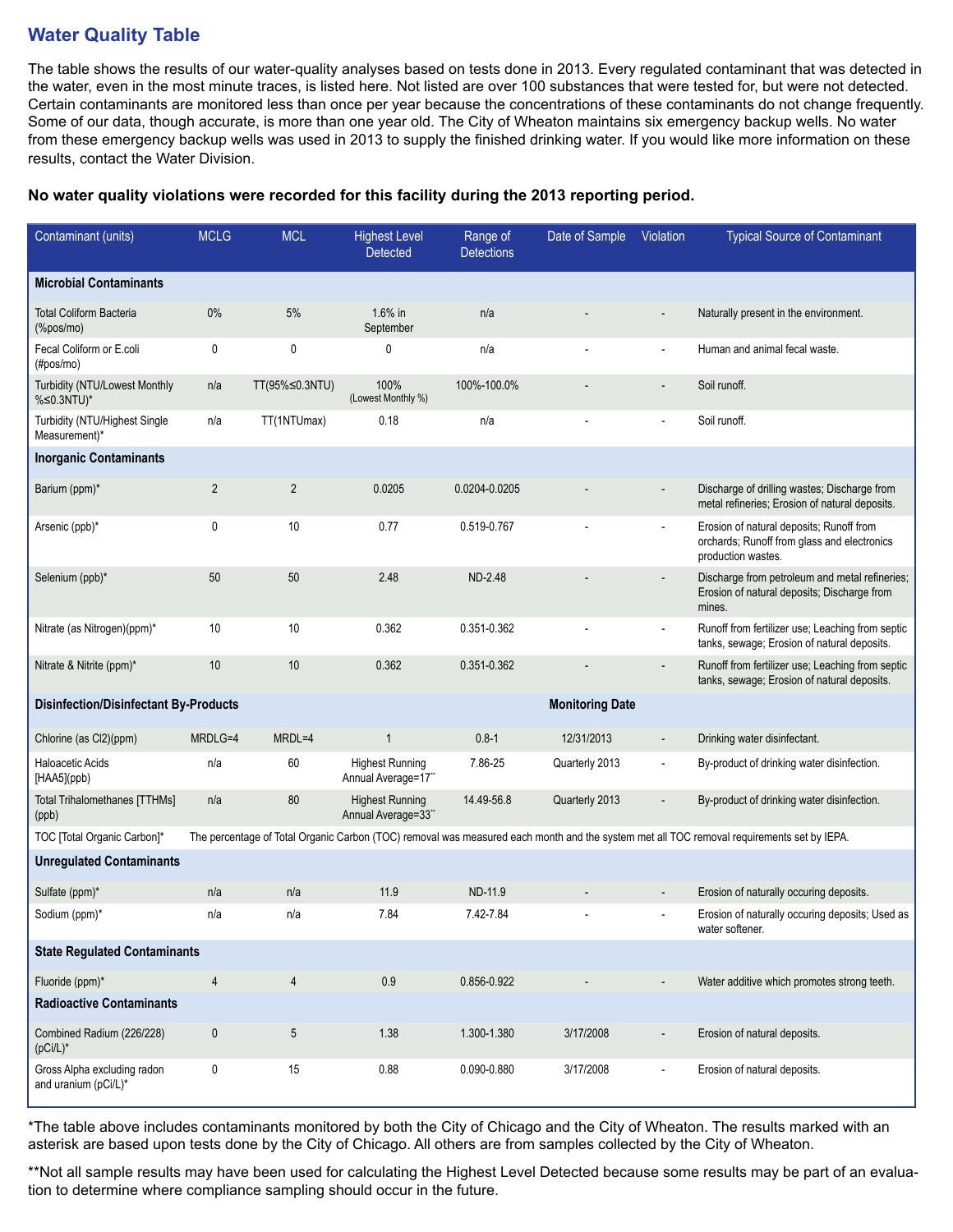## **Glossary of Terms**

**Maximum Contaminant Level Goal (MCLG):** The level of a contaminant in drinking water below which there is no known or expected risk to health. MCLGs allow for a margin of safety. **Maximum Contaminant Level (MCL):** The highest level of a contaminant that is allowed in drinking water. MCLs are set as close to the MCLGs as feasible using the best available treatment technology.

**Highest Level Detected:** Represents the highest single sample reading of a contaminant of all the samples collected.

**Range of Detections:** Represents a range of individual sample results, from lowest to highest that were collected during the calendar year.

**Date of Sample:** If a date appears in this column, the Illinois EPA requires monitoring for this contaminant less than once per year because the concentrations do not frequently change. If no date appears in the column, monitoring for this contaminant was conducted during the calendar year.

**Action Level (AL):** The concentration of a contaminant that triggers treatment or other required actions by the water supply. **Treatment Technique (TT):** A required process intended to reduce the level of a contaminant in drinking water.

**%pos/mo:** Percent of positive samples per month. Parts Per Million (ppm): Equivalent to milligrams per liter. One part per million is comparable to one penny in \$10,000. **Parts Per Billion (ppb):** Equivalent to micrograms per liter. One part per billion is comparable to one penny in \$10,000,000. **NTU:** Nephelometric Turbidity Unit, used to measure cloudiness in drinking water. **%<0.3NTU:** Percent of samples less than 0.3 NTU.

**pCi/L:** Picocuries per liter, used to measure radioactivity. **nd:** Not detectable at testing limits.

**n/a:** Not applicable.

**Maximum Residual Disinfectant Level Goal (MRDLG):** The level of a drinking water disinfectant below which there is no known or expected risk to health. MRDLGs do not reflect the benefits of the use of disinfectants to control microbial contaminants.

**Maximum Residual Disinfectant Level (MRDL):** The highest level of a drinking water disinfectant allowed in drinking water. There is convincing evidence that addition of a disinfectant is necessary for control of microbial contaminants.

**Turbidity -** A measure of the cloudiness of water. This is monitored because it is a good indicator of water quality and the effectiveness of the filtration system and disinfectants.

**Unregulated contaminants -** Maximum contaminant levels (MCL) for some contaminants have not been established by either state or federal regulations, nor has the mandatory health effects language. The purpose for monitoring unregulated contaminants is to assist USEPA in determining the occurrence of unregulated contaminants in drinking water, and whether future regulation is warranted.

**Fluoride -** Added to the water supply to help promote strong teeth. The Illinois Department of Public Health recommends an optimal fluoride range of 0.9-1.2 mg/l.

**Sodium -** There is no state or federal MCL for sodium. Monitoring is required to provide information to consumers and health officials concerned about sodium intake due to dietary precautions. If you are on a sodium-restricted diet, you should consult a physician about this level of sodium in the water.

## **Voluntary Monitoring**

**Cryptosporidium** - The City of Chicago has continued monitoring for Cryptosporidium, Giardia and E. coli in its source water as part of its water quality program. To date, Cryptosporidium has not been detected in these samples, but Giardia was detected in 2010 in one raw lake water sample collected in September 2010. Treatment processes have been optimized to provide effective barriers for removal of Cryptosporidium oocysts and Giardia cysts in the source water, effectively removing these organisms in the treatment process. By maintaining low turbidity and thereby removing the particles from the water, the possibility of Cryptosporidium and Giardia organisms getting into the drinking water system is greatly reduced.

**Taste and odor compounds -** MIB and geosmin are monitored both in the source and finished water. The treatment process is adjusted to reduce these compounds and provide a drinking water without detectable tastes and odors.

**Toxicity -** The City of Chicago has added testing methods to those already performed to detect changes in water quality in a timely manner. Protocol for screening water samples for toxicity from chemicals and for the presence of endospores has been developed. Acute toxicity screening detects the presence of toxic chemicals and although the test does not identify individual compounds, it can be used as an early warning tool. Results thus far have not shown any positive results. Anthrax organisms belong to the group of bacteria which can produce endospores. If samples are positive for the presence of endospores, further identification can be done to determine which bacteria are present. Samples are tested to develop a historical record of results and a database of information. No harmful bacteria have been identified.

## **City of Chicago Emerging Contaminant Study**

The City of Chicago Department of Water Management (CDWM) has completed a water quality study to monitor some compounds that have not historically been considered to be contaminants of concern, but have been recently documented at trace concentrations in our nation's waterbodies. This study, completed in the years 2009-2011, includes compounds known as Endocrine Disrupting Chemicals (EDCs) and Pharmaceuticals & Personal Care Products (PPCPs), which are considered to be emerging contaminants. EDCs are compounds with potential to interfere with natural hormone systems. PPCPs are a group of compounds consisting of prescription or over-the-counter therapeutic drugs, veterinary drugs, and consumer products such as sun-screen, lotions, insect repellent, and fragrances. The reader is encouraged to visit the United States Environmental Protection Agency (USEPA) website to learn more about EDCs [\(http://www.epa.gov/](http://www.epa.gov/ncer/science/endocrine/) [ncer/science/endocrine/\)](http://www.epa.gov/ncer/science/endocrine/) and PPCPs [\(http://www.epa.gov/ppcp/\)](http://www.epa.gov/ppcp/).

In 2013, CDWM has also continued monitoring for hexavalent chromium, also known as chromium-6. USEPA has not yet established a standard for Chromium-6, a contaminant of concern which has both natural and industrial sources. Please address any questions or concerns to CDWM's Water Quality Division at 312-742-7499. Data reports on the monitoring program for Chromium-6 are posted on the City of Chicago's website which can be accessed at: [\(http://www.cityofchicago.org/city/en/depts/water/](http://www.cityofchicago.org/city/en/depts/water/supp_info/water_quality_resultsandreports/
city_of_chicago_emergincontaminantstudy.html) [supp\\_info/water\\_quality\\_resultsandreports/](http://www.cityofchicago.org/city/en/depts/water/supp_info/water_quality_resultsandreports/
city_of_chicago_emergincontaminantstudy.html) city of chicago emergincontaminantstudy.html)